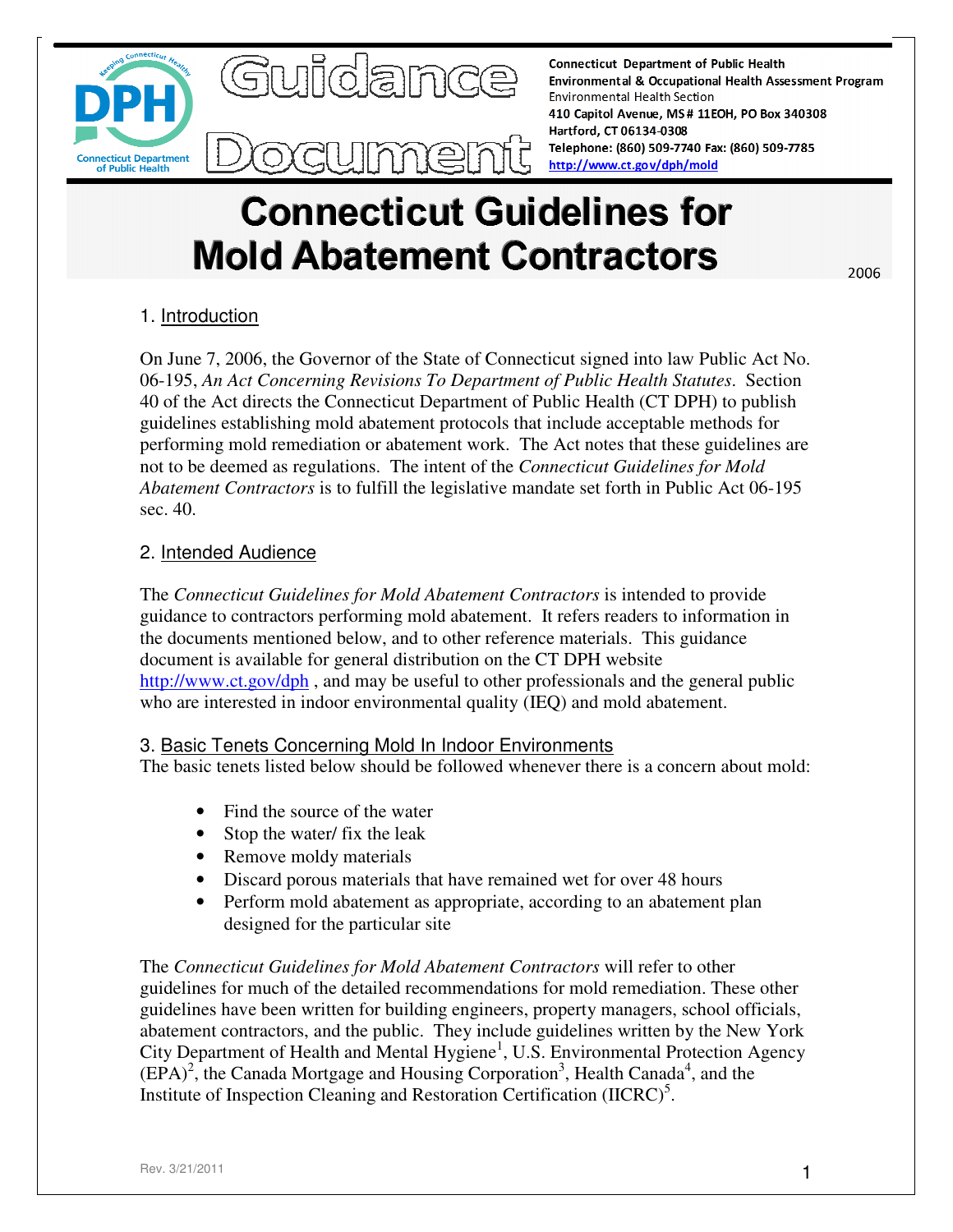# 4. Professional Involvement

#### A. Abatement Contactors

There are a number of types of professional contractors that perform various kinds of environmental abatement. These include environmental contractors such as those who perform lead, radon, and/or asbestos abatement, and restoration and cleaning contractors involved in water restoration, smoke and fire restoration, and carpet cleaning specialists. Before entering into the mold abatement business, any contractor should acquire professional training in this area, and become familiar with technical and reference materials referenced in this document.

## B. Training

Contractors should be trained to use state-of-the-art techniques when performing mold abatement to keep building occupants and their own workers safe. The State of Connecticut does not offer training or licensure for mold abatement contractors. There are a number of professional organizations and trade groups that have created credentialing and standards-setting programs in order to "selfpolice" the industry, in the absence of federal and state regulations. Below is a list of some of the national organizations offering training and credentialing in mold abatement. This list should not be considered comprehensive. It should be noted that the quality of the training one receives might vary greatly depending upon the organization sponsoring the training, the curricula, and the actual trainer.

| Organization                                              | Acronym      | Web address                 |
|-----------------------------------------------------------|--------------|-----------------------------|
| Institute for Inspection,                                 | <b>IICRC</b> | http://www.iicrc.org        |
| <b>Cleaning and Restoration</b>                           |              |                             |
| Certification                                             |              |                             |
| Association of Specialists in                             | <b>ASCR</b>  | http://www.ascr.org         |
| Cleaning and Restoration                                  |              |                             |
| American Council for                                      | <b>ACAC</b>  | http://www.acac.org/        |
| Accredited Certification                                  |              | (http://www.iaqcouncil.org) |
| (Formerly, American Indoor Air<br><b>Quality Council)</b> | (AmIAO)      |                             |
| <b>Indoor Air Quality</b>                                 | <b>IAQA</b>  | http://www.iaqa.org         |
| Association                                               |              |                             |
| <b>Interactive Occupational</b>                           | <b>IOT</b>   | http://www.iot-edu.com      |
| Training                                                  |              |                             |

One organization for contractors, the Institute for Inspection, Cleaning and Restoration Certification (IICRC), has published a voluntary standard for professional mold remediators called *IICRC Standard and Reference Guide for Professional Mold Remediation, S520*, first published in December 2003. The 2nd edition was approved by ANSI and released in late 2008. The *CT Guidelines for Mold Abatement Contractors* refers readers to the most current version available of *IICRC S520* for a detailed discussion about the technical aspects of mold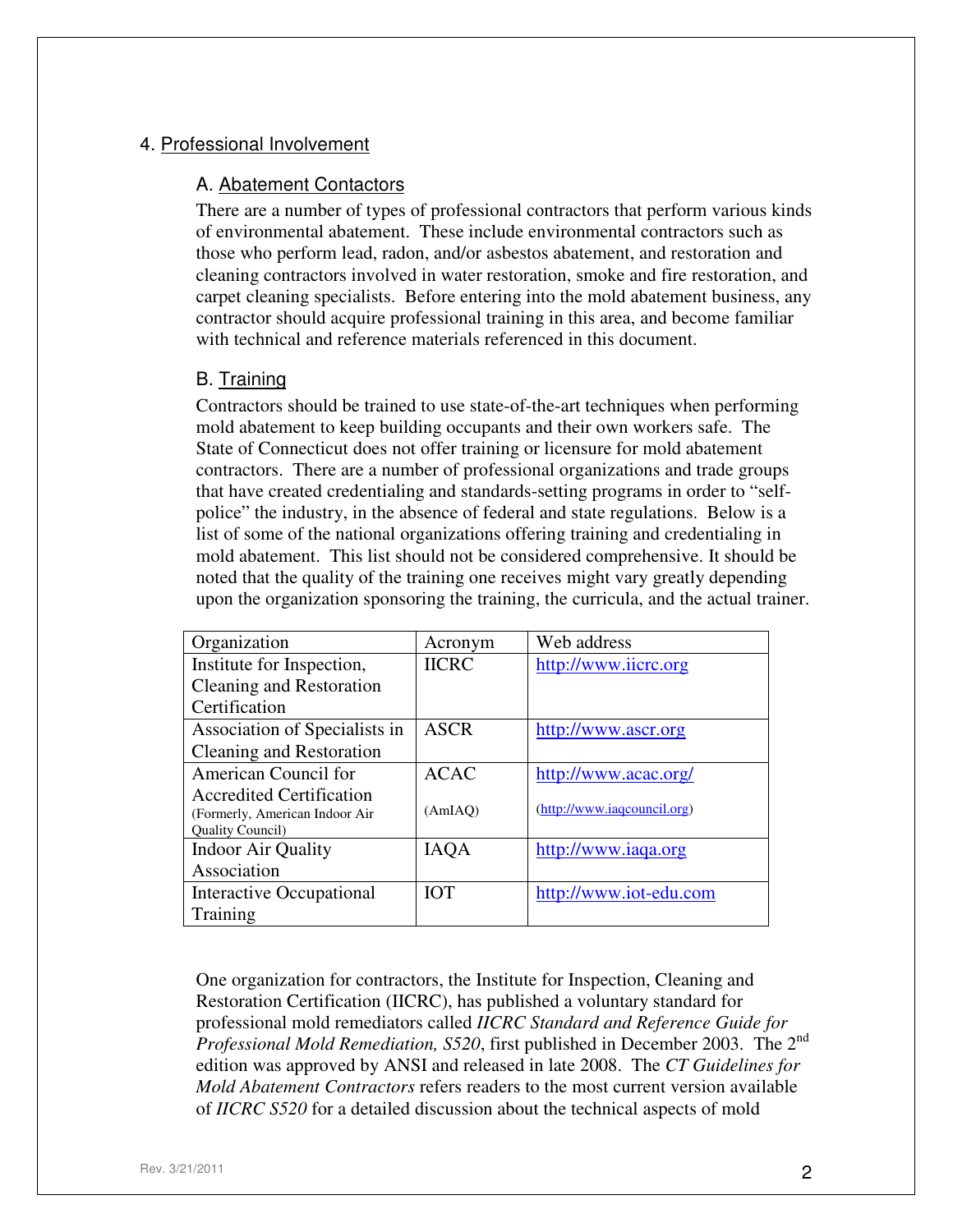abatement that space does not allow for here. The CT DPH recommends that as a minimum competency, all mold abatement contractors doing business in Connecticut follow the principles and practices stated in the most current version of *IICRC S520*. Further, we recommend that every mold abatement job site have a full-time supervisor at the jobsite who is formally trained to understand the principles and practices described in *IICRC S520*. Additionally, we recommend that all workers other than the job-site supervisor be adequately trained so that they understand the proper use of personal protective equipment (PPE), know how and when to use such equipment, and can work in a safe manner without causing harm to themselves, fellow workers and building occupants, or the building.

# C. Third Party Oversight – The Industrial Hygienist/Indoor Environmental Professional

Third party oversight should be used whenever the mold abatement contractor has questions about how to abate a certain area, whether certain methods should be employed, or if unusual circumstances exist such as health considerations of building occupants, or questions about how much of an area should be abated (i.e., half of the wall vs. the entire wall). Some specific examples of when third party oversight is recommended are:

- During mold abatement project(s) in a hospital, nursing home, rehabilitation facility or medical clinic
- In any setting where there are immunocompromised persons
- Where there has been raw sewage contamination and a determination must be made about what can be salvaged
- Where an independent assessment is called for
- Where it is determined that it would be beneficial to collect samples based upon a hypothesis generated from a site assessment. *NOTE- the Industrial Hygienist/Indoor Environmental Professional* (*IH/IEP) should consult with their lab\* prior to going to the site for instructions on how the lab wants the samples collected and transported.*

\*Laboratories should be accredited by the American Industrial Hygiene Association and be a current, successful participant in the Environmental Microbiology Laboratory Accreditation Program (EMLAP). EMLAP is specifically designed for labs identifying microorganisms commonly detected in air, fluids, and bulk samples during indoor air quality studies in a variety of settings. Participation assists the laboratory in maintaining high quality standards.<sup>6</sup>

Note that if microbiological samples are to be collected and interpreted for the client, this should be performed by the IH/IEP and not the mold abatement contractor.

CT DPH recommends that all individuals acting as consultants on mold abatement projects, whether they are industrial hygienists and/or independent environmental professionals, obtain training regarding indoor air quality and sampling for and interpretation of bacteria and mold in indoor environments.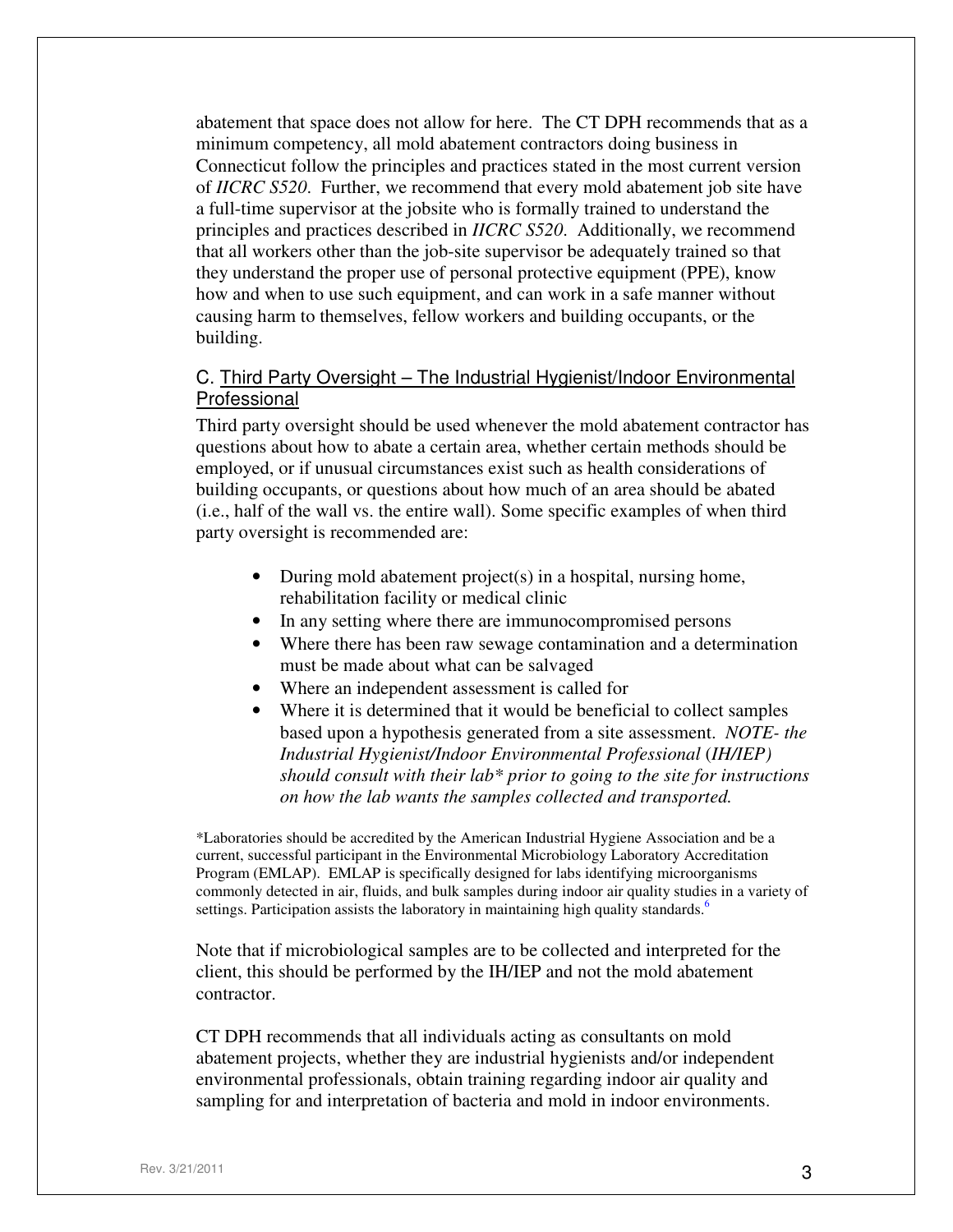The American Industrial Hygiene Association (AIHA) [http://www.aiha.org/], American Conference of Governmental Industrial Hygienists (ACGIH) [http://www.acgih.org/] and American Council for Accredited Certification (ACAC) [http://www.acac.org/] are some of the national organizations providing this type of training.

#### 5. Environmental Assessment

The first step in most mold investigations should be to take a building history. Answers to important questions like age of the building and of the roof, construction history, history of water damage, leaks/floods, and maintenance history helps the IH/IEP and mold abatement contractor gain a larger picture about the building, and may impact sampling and/or remediation strategies.

During the initial walkthrough, emphasis should be placed upon looking for evidence of water damage, because this is where mold is likely to be found. Taking note of musty, moldy odors is often a good way to begin an investigation and head towards the direction of the source of the odor (mold). As the basic tenets note (section 3), the source of the water must be found and stopped *immediately*, moldy materials must be removed and replaced (if porous), the area must be dried, and abatement must take place according to these guidelines.

Decisions about appropriate remediation strategies are not always reliably made based upon visual inspection alone. Mold may be growing in places that are not readily observable, such as on the reverse side of wallboard panels, inside of wall cavities, and inside of HVAC systems. This is what is often referred to as "hidden mold". Hidden mold should be remediated along with mold that is readily visible. Other tools in addition to our senses of sight and smell may be employed to alert the mold abatement contractor to the presence of hidden mold. Some of these are discussed briefly below.

#### A. Visual Inspection

Visual inspection of the property may be conducted by the mold abatement contractor, third party consultant (IH/IEP), or both. According to the NYC *Guidelines on Assessment and Remediation of Fungi in Indoor Environments*, "visual inspection is the most important initial step in identifying a possible contamination problem. The extent of any water damage and mold growth should be visually assessed. This assessment is important in determining remedial strategies. Ventilation systems should also be visually checked, particularly for damp filters but also for damp conditions elsewhere in the system and overall cleanliness. Ceiling tiles, gypsum wallboard (sheetrock), wallpaper, cardboard, paper, and other cellulosic surfaces should be given careful attention during a visual inspection. The use of equipment such as a boroscope, to view spaces in ductwork or behind walls, or a moisture meter, to detect moisture in building materials, may be helpful in identifying hidden sources of fungal growth and the extent of water damage."<sup>1</sup> Thermal imaging can also be used to look for gaps in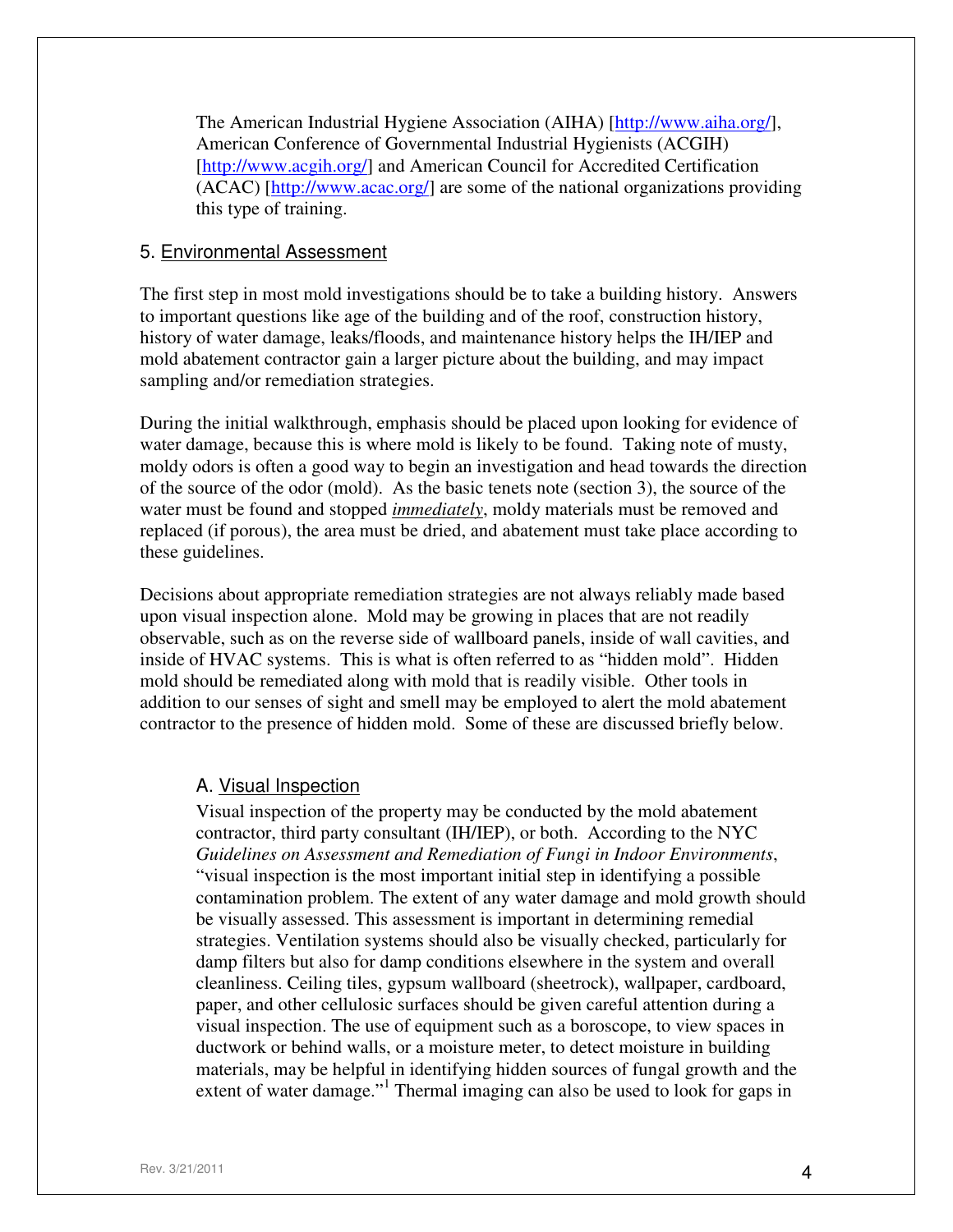insulation and can be useful in predicting areas in the building where condensation will likely form, areas susceptible to freeze/thaw cycles, etc. If dampness/high humidity is a possible cause, a hygrometer should be used to measure relative humidity.

## B. Bulk/Surface Sampling

Bulk or surface sampling is not always necessary, and should not be done indiscriminately. It should only be undertaken when the IH/IEP has a hypothesis or theory that sampling results will help him/her answer. Such sampling is seldom needed for relatively small jobs such as those in homes and other residential settings. If samples are collected, it is important that the right kind of sample is collected and analyzed with the appropriate method that will yield meaningful results. Therefore, be sure to follow these caveats:

- Do not collect samples if you don't know what how to interpret the results
- Do not collect samples if the results will not add any useful information
- If you do collect samples, always call an AIHA EMLAP accredited lab<sup>6</sup> first to discuss the type of information that you hope to gain, and check to make sure that the particular sampling method you are planning to use will give you what you are looking for.
- Do not sample if the results will not affect your remediation plan.

For more information about testing, refer to the CT DPH fact sheet, *Indoor Air Quality Testing Should Not Be Your First Move*<sup>7</sup> *.*

#### C. Air Monitoring

1. The same caveats mentioned above for bulk and surface samples apply to collecting air samples for fungi. Samples should not be collected indiscriminately, but only by an IH/IEP to support or refute a hypothesis. Such sampling is seldom needed in homes or other residential settings. Professional judgment based upon experience and training should guide the IH/IEP who uses air sampling judiciously as a tool. Communication with an AIHA EMLAP certified laboratory is highly recommended *before* samples are collected. This is to ensure that the proper collection and analytical methods will be used on a particular job to yield meaningful results for the project.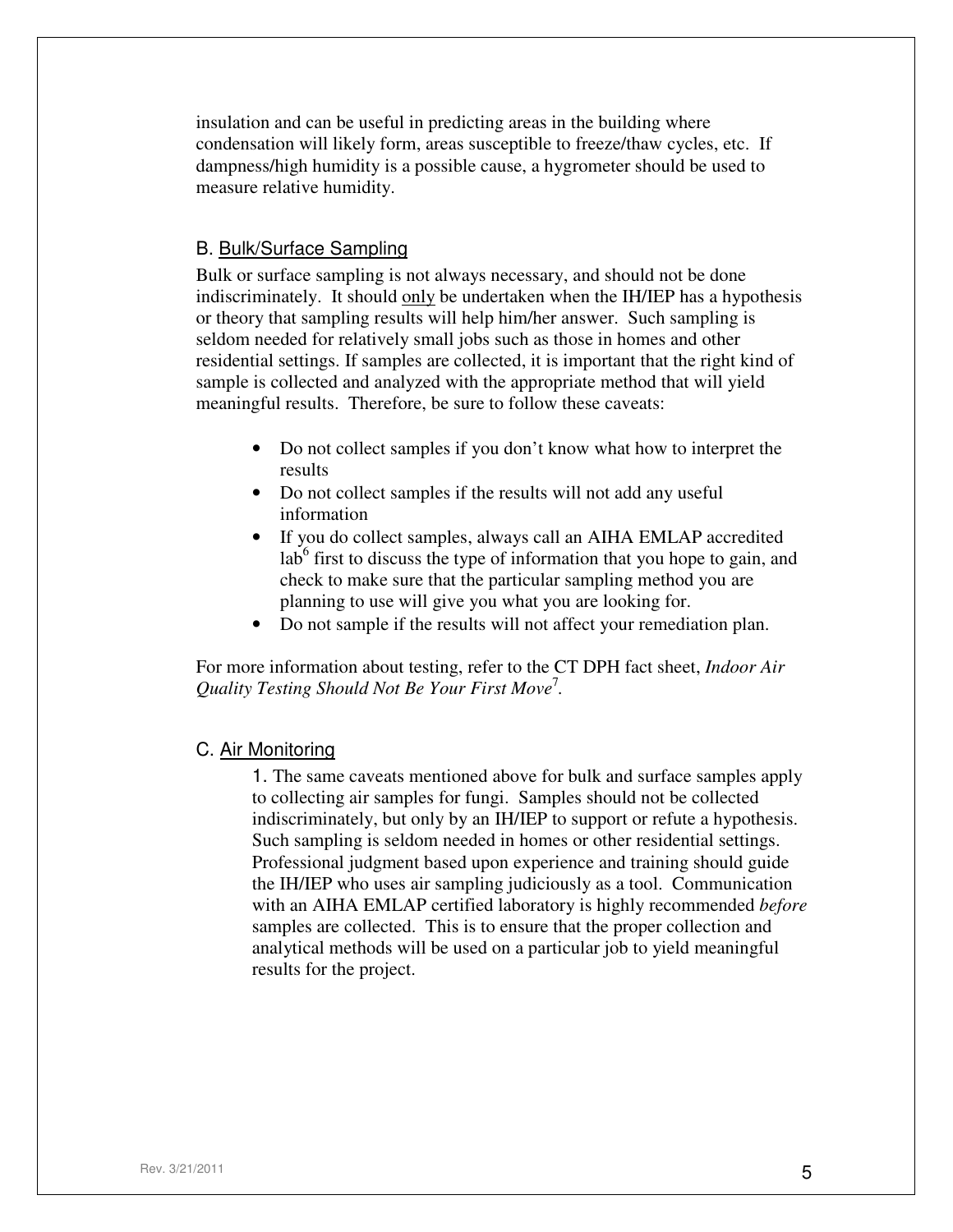2. There are no standards for comparison with any air samples collected for microbial agents. Data must be evaluated by an IH/IEP within the context of the entire investigation. Decisions about whether to clean/remediate are almost never made based solely upon air monitoring data.

3. Air monitoring may be useful if the presence of mold is suspected (e.g., musty odors) but cannot be identified by visual inspection due to hidden mold, or colorless or light colored fungi which may not be visible to the naked eye, or bulk sampling (i.e., bulk sampling for hidden mold). The purpose of such air monitoring is to aid in determining the location and/or extent of contamination.

4. Air monitoring may be necessary if there is evidence from a visual inspection or bulk sampling that ventilation systems may be contaminated. The purpose of such air monitoring is to assess the extent of contamination throughout a building. It is preferable to conduct sampling while ventilation systems are operating.

5. If air monitoring is performed, for comparative purposes, outdoor air samples should be collected concurrently at a building supply air intake if possible, and at a location representative of outdoor air. For additional information on air sampling, refer to the American Conference of Governmental Industrial Hygienists' book, Bioaerosols: Assessment and Control<sup>8</sup>.

6. Post remediation sampling results are almost never zero. This is because mold is everywhere. Even after a thorough cleaning, some mold normally found outdoors will likely migrate into the area as soon as the remediation is complete. The goal of remediation stated in IICRC S520 is to return a condition 2 or 3 site to that of condition 1 (normal fungal ecology). Refer to the Remediation section (section 6) of this document for definitions.

# D. Analysis of Environmental Samples

CT DPH recommends the use of laboratories accredited by the American Industrial Hygiene Association's Environmental Microbiology Laboratory Accreditation Program (EMLAP) to analyze viable and non-viable air samples and bulk/surface samples for bacteria and fungi in indoor environments. Participation in EMLAP ensures that the lab uses documented quality controlled procedures, and participates in quarterly proficiency testing.<sup>6</sup>

There are some specialty procedures that the IH/IEP may choose, because he/she feels that they may add information that they cannot obtain from culturable or spore trap sampling, or bulk or swab sampling. Some of these specialty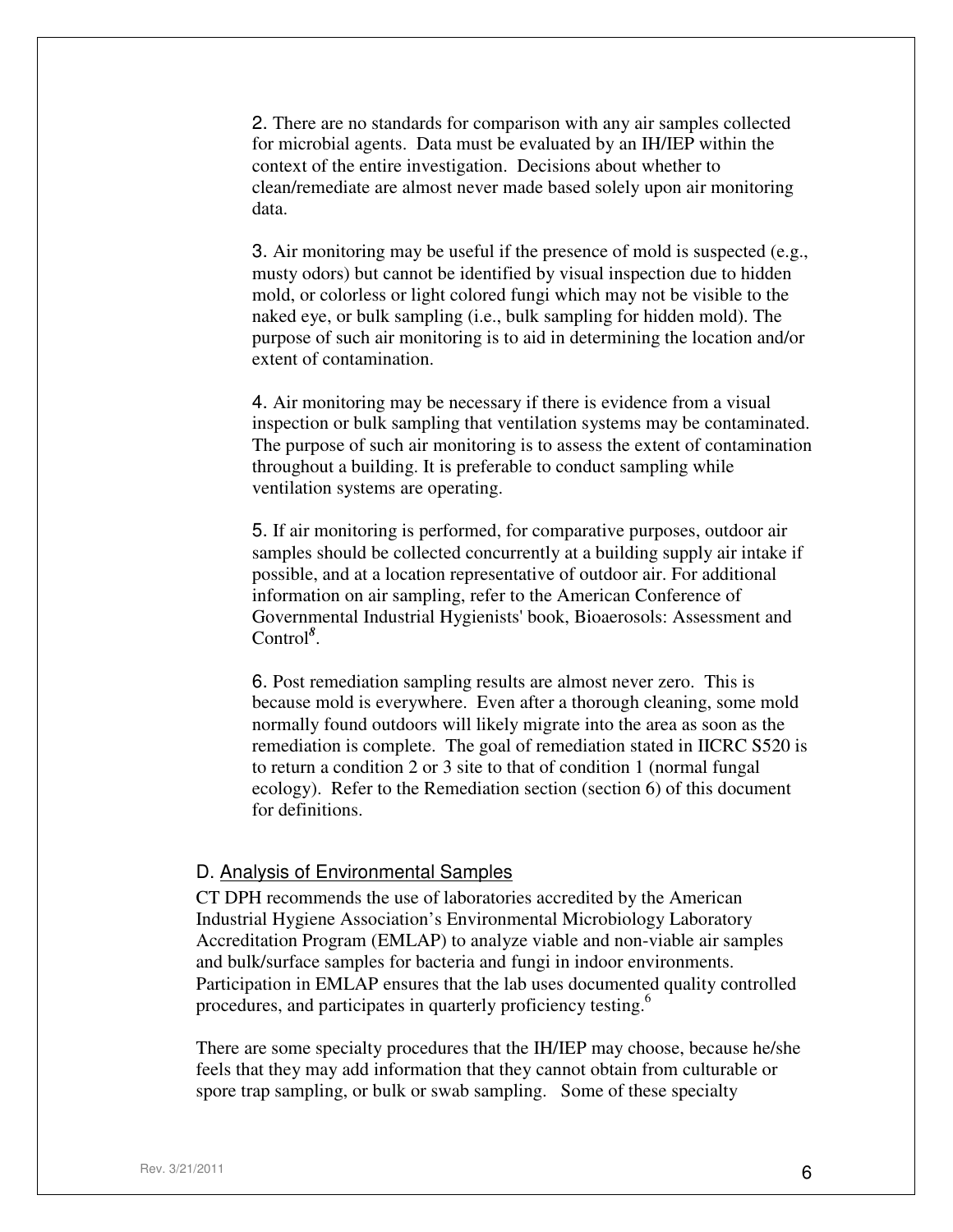procedures include QPCR (quantitative polymerase chain reaction), ergosterol as a measure of fungal biomass (for large-scale buildings and research projects) and endotoxin (for gram negative bacteria, which may also be present during floods). Laboratories with a great deal of experience should be used to perform these analytical procedures. They are often university, government, or research laboratories. IH/IEPs desiring to include some of these specialty procedures as part of their sampling plan on mold abatement jobs are encouraged to call CT DPH, Environmental and Occupational Health Assessment Program, Indoor Environmental Quality Unit at 860-509-7742 *prior to the start of the job* to discuss this further.

## 6. Remediation

The intent of the *Connecticut Guidelines for Mold Abatement Contractors* is not to write a technical procedures and practices document, but rather, to refer readers to documents containing this technical information, such as the *IICRC S520*<sup>5</sup> and *NYC Guidelines*<sup>1</sup>. We point to differences in approaches, and call the readers' attention to key points that mold abatement contractors should be aware of.

The goal for remediation should be:

- To eliminate visible mold
- To reduce hidden mold
- To restore the microbial composition to that normally found in ambient outdoor and non-affected indoor areas

## A. Factors to Consider When Planning Mold Abatement

Indoor mold problems arise from water problems. *Knowing whether the water problems are chronic, or a one-time occurrence helps inform how the remediation project will be designed and executed.* 

An interdisciplinary approach is often required in order to perform mold abatement. For example, Heating, Ventilation, and Air-Conditioning (HVAC) engineers, hospital infection control practitioners, and facilities engineers may all be a part of the remediation planning team, depending upon the setting.

Note that other types of abatement work (i.e., lead and asbestos abatement) often include water sprays and/or misting for dust control. However, on mold abatement projects, an important goal is to dry out the environment to prevent mold from propagating. Professional judgment must be used based upon training and experience when deciding upon the best method(s) for dust control on a mold abatement job, but consideration should be given to HEPA (high efficiency particulate air) vacuuming in place of, or in conjunction with the judicious use of light misting to suppress dust in the work area. Refer to the most recent edition of *IICRC S520*<sup> $3$ </sup> for further information.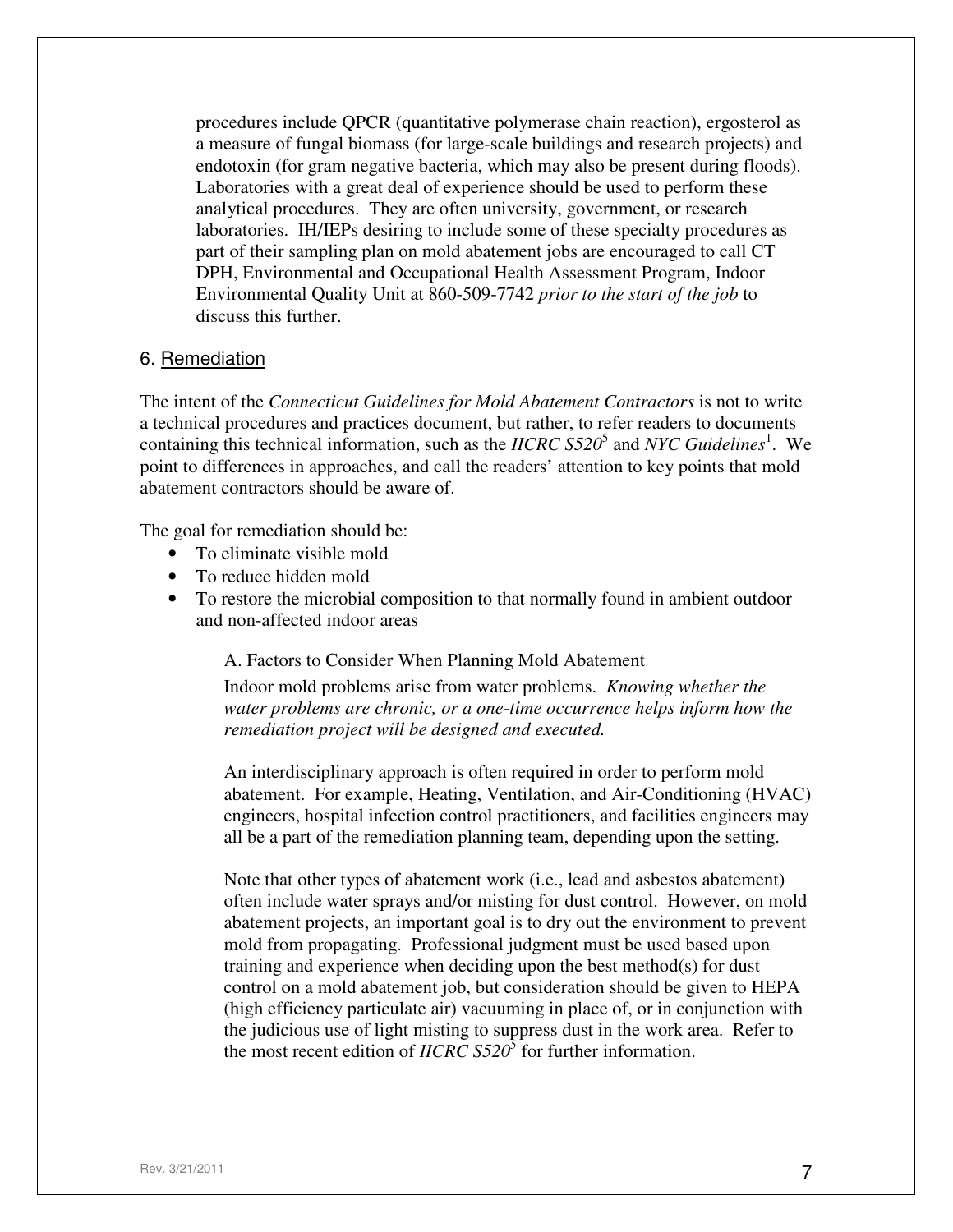# A. Determining Scope of Work

The most common method for determining the scope and safety precautions to be used in a mold abatement project is to estimate the size of the contaminated area by visual inspection. This method is used in both the NYC and EPA Guidelines<sup>1, 2</sup>. The "size of contamination" concept has gained popular acceptance because it is easy to understand and communicate, and is workable if the water damage is stopped and handled right away, within the first two days. However, if the water is not stopped and the property is not dried out thoroughly within 48 hours, mold will grow, and can infest porous surfaces. The problem with the "size alone" concept is several fold:

- It does not take into account the possible presence of hidden mold. If the water caused a significant amount of damage, and the area remained wet/damp for more than 48 hours, there is a good likelihood that mold is growing in both places that are visible and behind/inside visible areas (such as wall cavities, attics, crawl spaces, etc.).
- The "size alone" concept does not take into account special populations/settings such as hospitals, nursing homes, rehabilitation facilities, same-day surgery centers or other medical treatment facilities, or private residences where a chronically debilitated patient lives.

Rather than relying upon "size of contamination" for project planning, the IICRC S520 [voluntary] *Standard and Reference Guide for Professional Mold Remediation<sup>5</sup>* uses the terms *Conditions 1, 2 and 3* to define indoor environments relative to mold. A table comparing/contrasting this approach with the size of contamination approach described in the NYC Guidelines is presented below.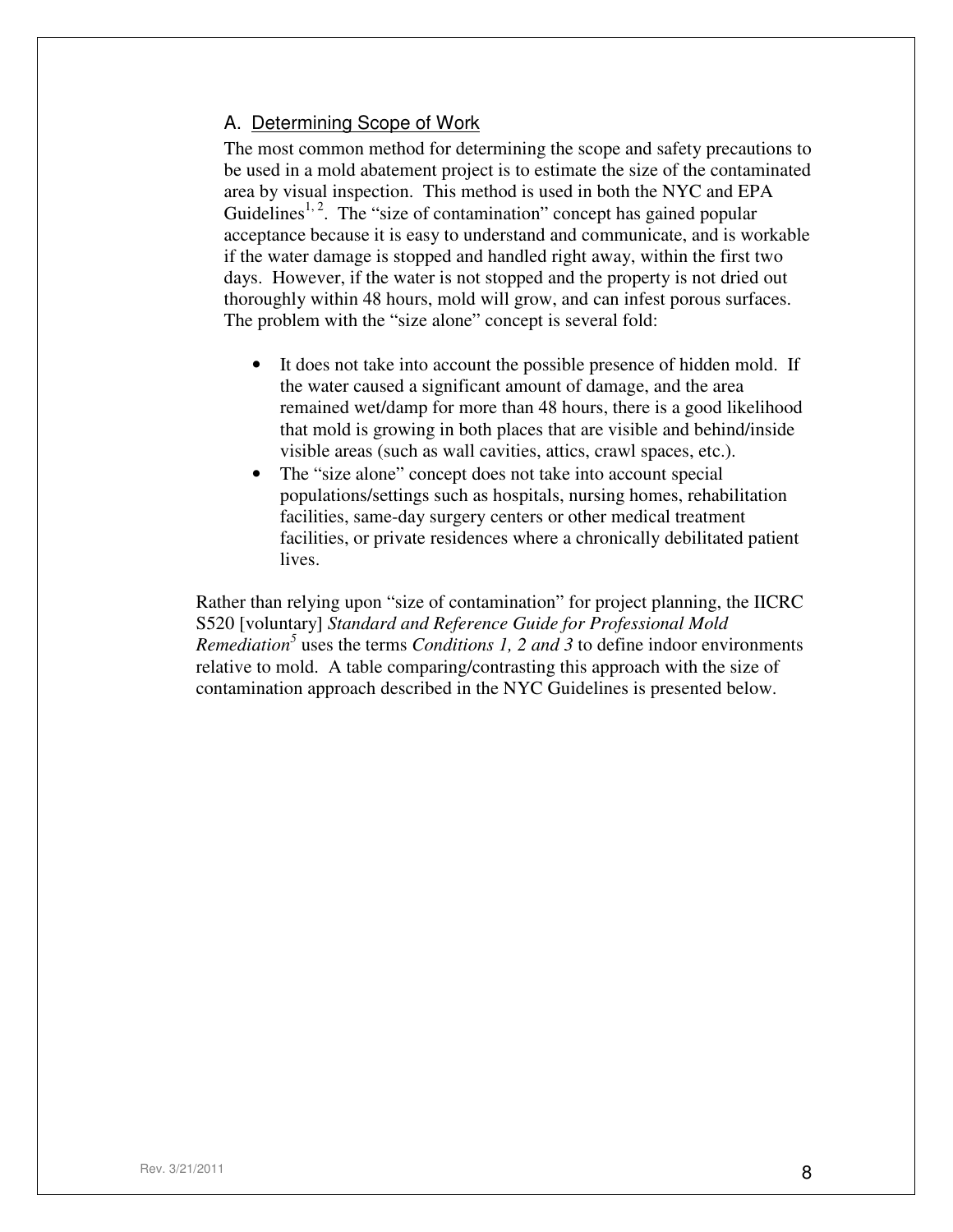| $\overline{\text{HCRC S520}^5}$                                                                                                                                                                                                              | <b>NYC</b> Guidelines<br>(Note that the NYC Guides refers to active growth)                            |
|----------------------------------------------------------------------------------------------------------------------------------------------------------------------------------------------------------------------------------------------|--------------------------------------------------------------------------------------------------------|
| <b>Condition 1 (normal fungal ecology):</b><br>An indoor environment that may have                                                                                                                                                           |                                                                                                        |
| settled spores, fungal fragments or traces of                                                                                                                                                                                                | N/A                                                                                                    |
| actual growth whose identity, location and<br>quantity are reflective of normal fungal                                                                                                                                                       |                                                                                                        |
| ecology for a similar indoor environment.                                                                                                                                                                                                    |                                                                                                        |
| <b>Condition 2 (settled spores):</b><br>An indoor environment that is primarily<br>contaminated with settled spores that were<br>dispersed directly or indirectly from a<br>Condition 3 area, and which may have<br>traces of actual growth. | N/A                                                                                                    |
| <b>Condition 3 (actual growth):</b>                                                                                                                                                                                                          | <b>Level I:</b> Small Isolated Areas (10 sq. ft or                                                     |
| An indoor environment that is primarily<br>contaminated with the presence of actual                                                                                                                                                          | less) - e.g., ceiling tiles, small areas on<br>walls                                                   |
| mold growth and associated spores. Actual                                                                                                                                                                                                    |                                                                                                        |
| growth includes growth that is active or                                                                                                                                                                                                     | Level II: Mid-Sized Isolated Areas (10 -                                                               |
| dormant, visible or hidden.                                                                                                                                                                                                                  | 30 sq. ft.) - e.g., individual wallboard<br>panels.                                                    |
|                                                                                                                                                                                                                                              |                                                                                                        |
|                                                                                                                                                                                                                                              | <b>Level III:</b> Large Isolated Areas (30 - 100)<br>square feet) - e.g., several wallboard<br>panels. |
|                                                                                                                                                                                                                                              | <b>Level IV: Extensive Contamination</b><br>(greater than 100 contiguous square feet in<br>an area)    |
| Section 11 of S520 (December 2003<br>version): HVAC Remediation                                                                                                                                                                              | <b>Level V: Remediation of HVAC Systems</b>                                                            |
| Section 12 of S520 (December 2003<br>version): Contents Remediation                                                                                                                                                                          | <b>Contents Remediation - not covered</b>                                                              |

CT DPH recommends that for general purposes, mold abatement contractors employ the IICRC S520 method to describe the scope of their remediation project. It may be desirable to use the "size of contamination" approach as ascribed to in the NYC and EPA guidelines to help decide upon the initial type of containment to be used (i.e., source containment, local [mini], or full scale containment). Be prepared to expand the type of containment used if additional contamination or hidden mold is found.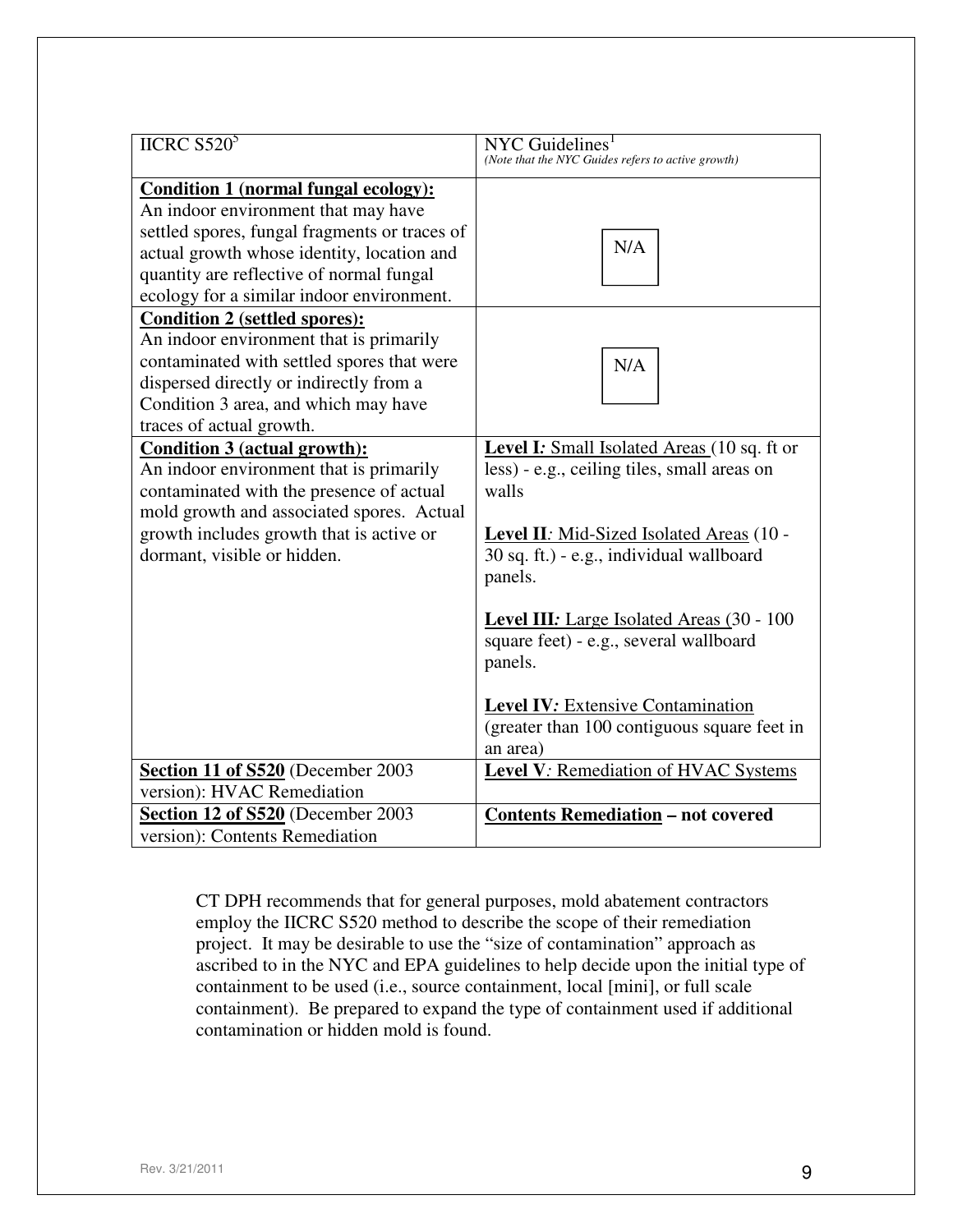Although the majority of technical procedures and practices are covered in IICRC S520 that CT DPH recommends mold abatement contractors follow, there are several specifics in S520 that warrant special attention:

- When performing structural remediation, the contaminated area must be isolated from non-contaminant areas to prevent cross-contamination. This usually involves building a barrier or containment structure, usually made with polyethylene sheeting. The containment structure should be checked to make sure that it does not leak, is strong enough to withstand the number of negative air machines that will be placed inside, and if pressure differentials are lost, containment flaps will close so that contaminated materials remain inside of the structure. Experience and training will help guide the contractor regarding size and construction of containment, *but be prepared to expand the containment structure when additional mold is found (i.e., hidden mold), and the scope of the project is expanded.*
- If abrasive tools are to be used, the abatement contractor should establish HEPA filtered negative air in the workspace. This limits the potential spread of contamination
- *"Physically removing mold contamination is the primary means of remediation"5.* This means that it is not acceptable to simply spray a product over mold to cover it up. Indiscriminant use of antimicrobial products, coatings, sealants, and cleaning chemicals is also not recommended. They may be used as complimentary tools on certain surfaces *after the mold has been removed*.
- Mold resistant coatings/sealants should not be sprayed on top of actively growing mold.
- Fungicidal coatings (those rated to kill mold) should not be used as sealants or encapsulants on active, viable mold.
- The use of antimicrobial agents in the form of fogging agents is not recommended for mold remediation in buildings. These are gas or vaporphase antimicrobials that, by the nature of the delivery system, do not offer enough concentration and contact time to be effective at killing mold. Other problems include toxicity, inefficient capture rate, and the fact that physical removal is still necessary after fogging.
- Biocides are useful in treating indoor environments flooded with raw sewage<sup>5,9</sup>.

# 7. Remediation of Heating, Ventilation, and Air-Conditioning (HVAC) Systems

IICRC S520, Section 11 is devoted to the remediation of HVAC systems. This section refers to the National Air Duct Cleaners Association's (NADCA) document, *ACR 2006: Assessment, Cleaning, and Restoration of HVAC Systems <sup>10</sup>*. This document has become an industry standard. CT DPH recommends that mold abatement contractors engaged in remediation of HVAC systems follow S520 section 11 (or appropriately re-numbered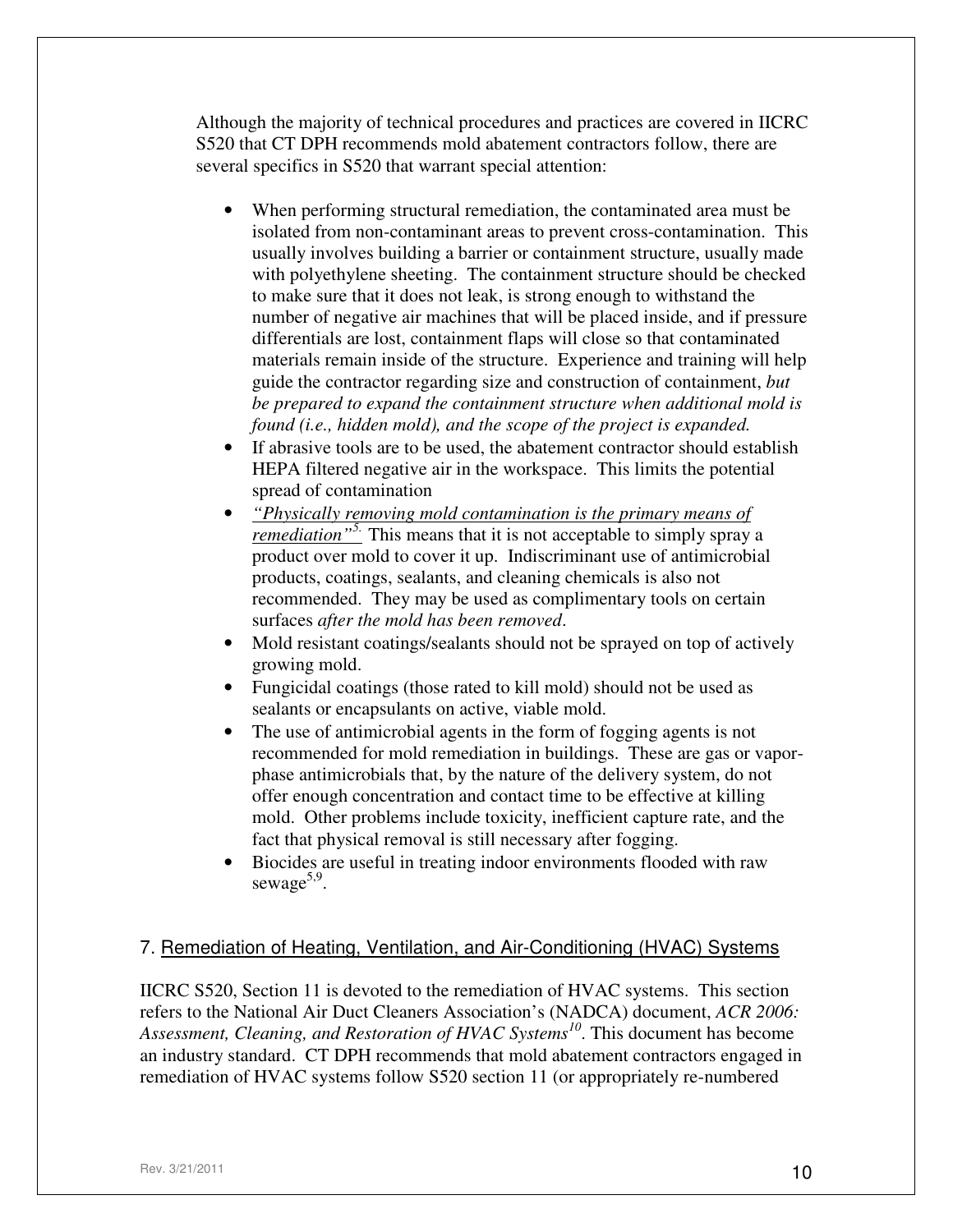section in future revisions) document thoroughly, and refer to NADCA ACR 2006 for further technical information.

As mentioned above, the majority of technical procedures and practices are covered in the IICRC S520 that CT DPH recommends mold abatement contractors follow. However, there are a few key points in S520 that warrant special attention:

- Isolating HVAC components from other parts of the building that are undergoing abatement is recommended.
- Use of biocides in HVAC systems is discouraged. If there is a fungal infestation inside of ducts or other HVAC components, *the mold must be physically removed*. It is not appropriate to spray antimicrobial products, coatings, sealants or encapsulants on top of viable or non-viable mold in HVAC systems.
- Use of coatings & sealants prophylactically, (during new installation or new construction) or as a final treatment post-remediation as a lockdown for residual particulate & to provide a smooth, clean surface to deter future fungal activity may be of some value.

# 8. Health and Safety, Hazard Communication

S520 refers to pertinent OSHA Standards for occupational health concerns, including the OSHA General Duty Clause, Emergency Action And Fire Protection Plans, PPE, Respiratory Protection, Asbestos, Lead, Heat Disorders And Health Effects, Confined Spaces, Hazard Communication, Lockout/Tagout, Fall Protection, Noise Protection, And Scaffolds. All of the OSHA standards should be followed during any remediation work.

Contractors that get involved in mold abatement are likely to encounter asbestos and lead on the job at some point. CT DPH has specific regulations for each of these substances. Mold abatement contractors must follow all state regulations pertaining to asbestos and lead. To obtain further information, contacts within CT DPH for each program are provided below. The main web address is http://www.ct.gov/dph/mold. The websites for programs may be found in the Environmental Health Section

CT DPH Asbestos Program 860-509-7367 www.ct.gov/dph/asbestos

CT DPH Lead Program 860-509-7299 www.ct.gov/dph/lead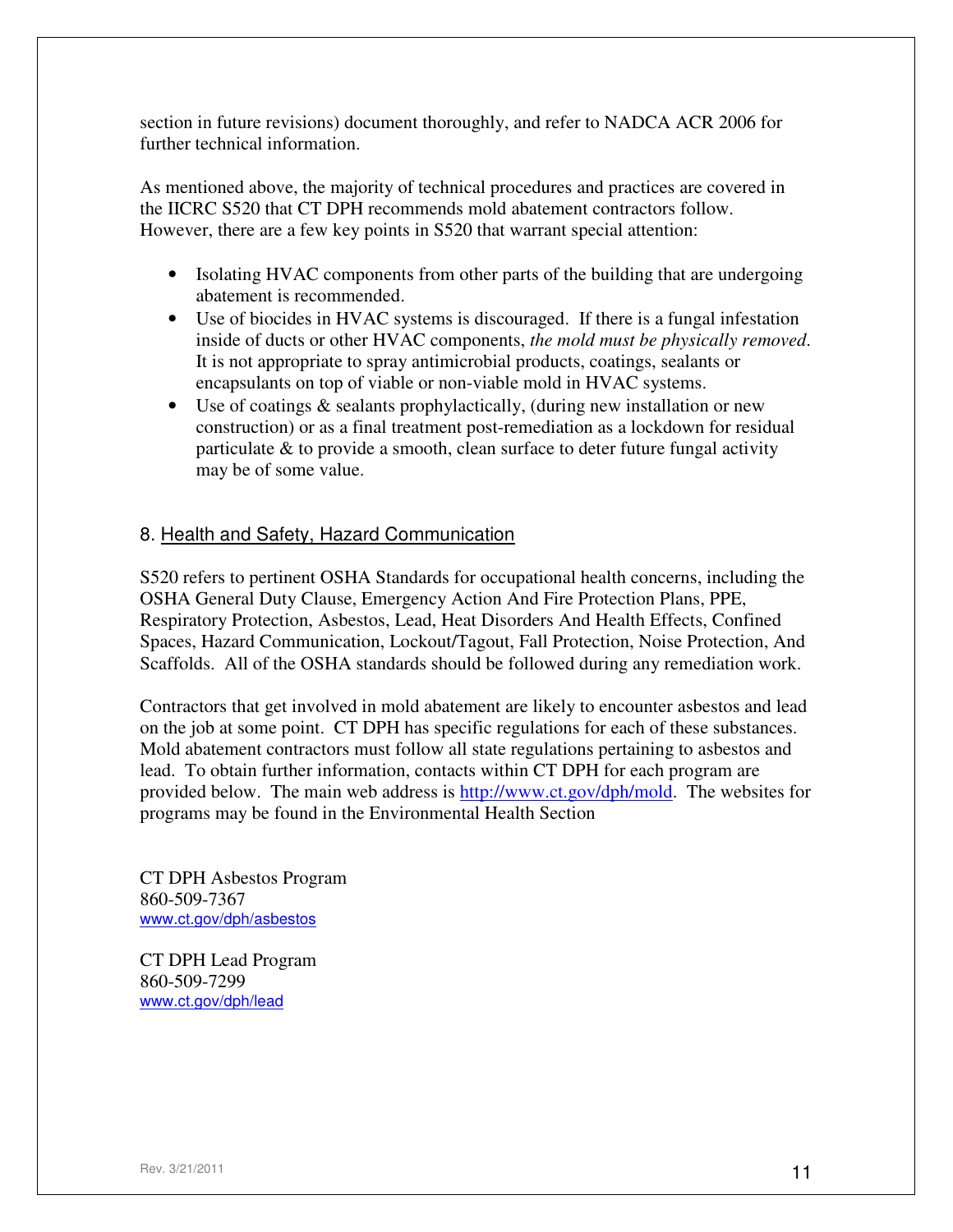# 9. Conclusion

The *Connecticut Department of Public Health* recognizes the fine work of other guidelines that precede the *Connecticut Guidelines for Mold Abatement Contractors*. We have provided recommended guidelines for contractors performing mold abatement. We refer readers to the IIRCR S520<sup>5</sup> and NYC *Guidelines on Assessment and Remediation of* Fungi in Indoor Environments<sup>1</sup> for detailed technical recommendations for most of the technical and procedural specifications needed to perform mold abatement work in a manner that protects building occupants, the abatement workers themselves, and the building structure. We remind readers to keep in mind the basic tenets of mold in indoor environments described in section 3, and conclude by reminding readers that in accordance with Public Act No. 06-195, *An Act Concerning Revisions To Department of Public Health Statutes*, Section 40, the *Connecticut Guidelines for Mold Abatement Contractors* are not to be deemed as regulations.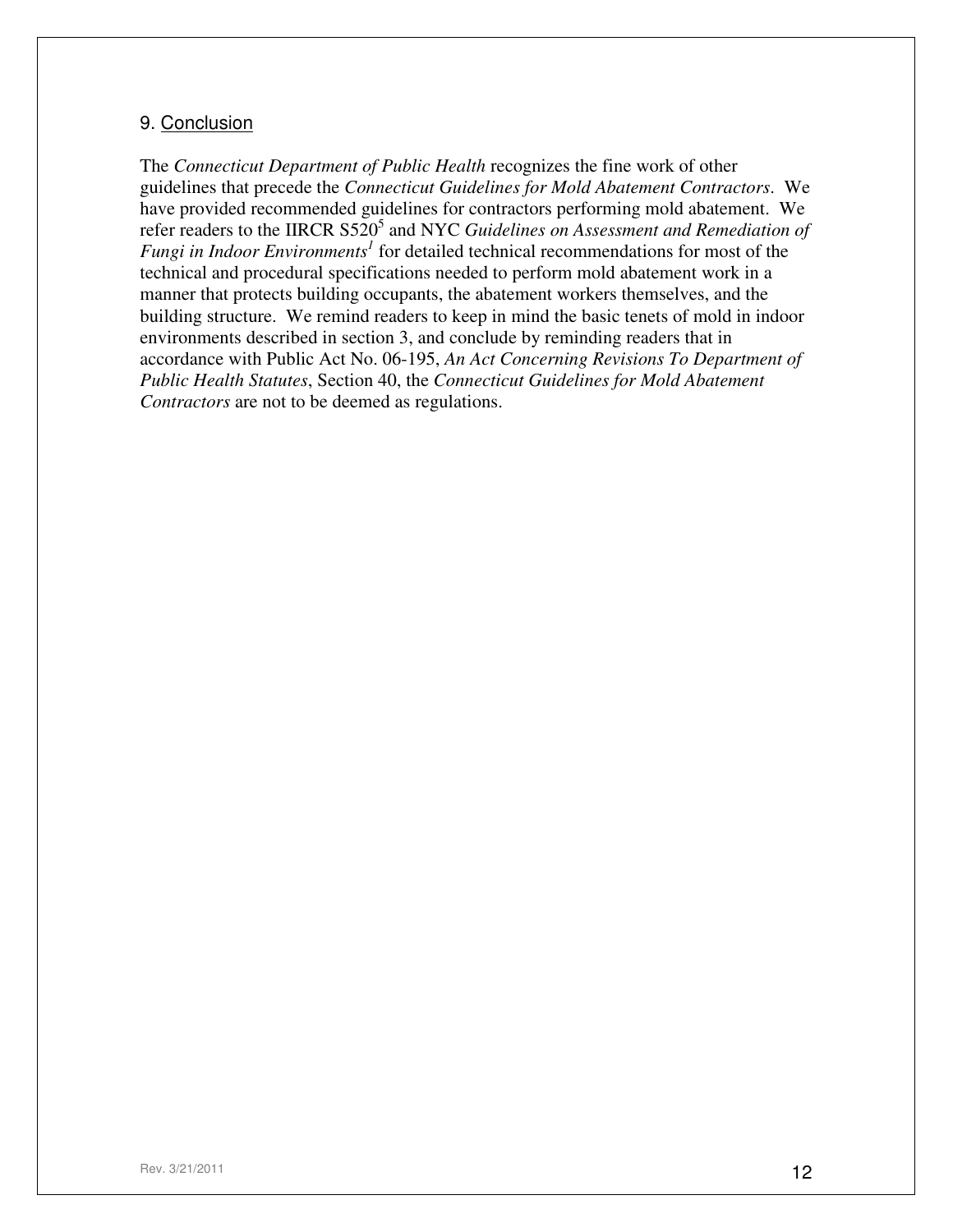# **Acknowledgements**

| Name                      | Affiliation                                        |  |
|---------------------------|----------------------------------------------------|--|
| <b>Cole Stanton</b>       | Fiberlock Technologies, Inc.                       |  |
|                           | <b>IICRC S520 Mold Remediation Standard</b>        |  |
|                           | Committee                                          |  |
| Christopher D'Andrea      | NYC Department of Health and Mental                |  |
|                           | Hygiene                                            |  |
| <b>Gil Cormier</b>        | <b>Occupational Risk Control Services</b>          |  |
|                           | Chair, American Industrial Hygiene                 |  |
|                           | <b>Association Indoor Environmental Quality</b>    |  |
|                           | Committee                                          |  |
| <b>Martin King</b>        | Association of Specialists in Cleaning and         |  |
|                           | Restoration                                        |  |
| <b>Wayne Provost</b>      | J.P. Maguire Associates, Inc.                      |  |
| <b>James Pierce</b>       | <b>Connecticut Department of Labor, OSHA</b>       |  |
|                           | Division                                           |  |
| <b>Robert Baker</b>       | <b>BBJ</b> Environmental                           |  |
|                           | Chair, IICRC S520 Mold Remediation Standard        |  |
|                           | Committee                                          |  |
| Dr. DeWei Li              | <b>Connecticut Agricultural Experiment Station</b> |  |
| Alan Buzzetti             | Connecticut Department of Public Health, Lead      |  |
|                           | Program                                            |  |
| Ron Skomro                | Connecticut Department of Public Health,           |  |
|                           | <b>Asbestos Program</b>                            |  |
| <b>Suzanne Blancaflor</b> | Connecticut Department of Public Health,           |  |
|                           | <b>Environmental Health Section Chief</b>          |  |
| Joan Simpson              | Connecticut Department of Public Health,           |  |
|                           | Environmental & Occupational Health                |  |
|                           | <b>Assessment Program</b>                          |  |
| <b>Brian Toal</b>         | Connecticut Department of Public Health,           |  |
|                           | Environmental & Occupational Health                |  |
|                           | <b>Assessment Program</b>                          |  |

We would like to thank the many other individuals who offered their thoughts, advice, and assistance during the preparation of this document.

This document was written by Marian L. Heyman, MPH, of the Environmental and Occupational Health Assessment Program, Indoor Environmental Quality Unit, Environmental Health Section.

For further information regarding this document, please contact the Connecticut Department of Public Health, Environmental and Occupational Health Assessment Program at 860-509-7742 or visit our website: http//:www.ct.gov/dph/mold.